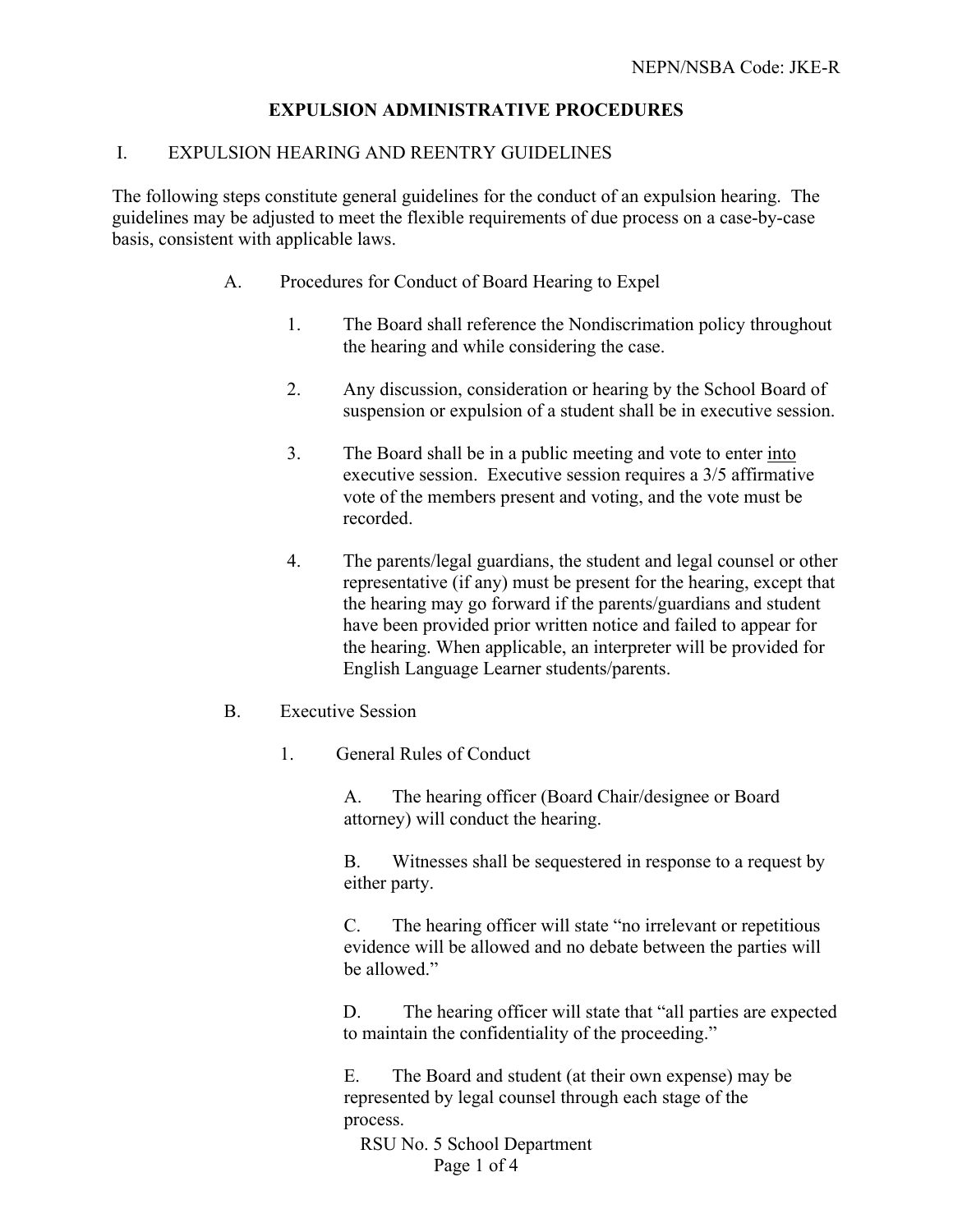## II. PROCEDURES

- A. The hearing officer will state for the record:
	- · Date of this hearing;
	- · Place of hearing;
	- · Time of hearing;
	- · Name of student;
	- · Those in attendance for the administration;
	- · Those in attendance for the student; and
	- Those in attendance for the School Board.

B. The hearing officer will request from the Superintendent a copy of the hearing notice, read the hearing notice to the Board and include the notice in the record. If no person appears at the hearing on behalf of the parents/legal guardians or student, the hearing officer will request that the Superintendent confirm that the parents/guardians and student were provided notice of the hearing.

C. The Superintendent/designee, hereafter called "the administration," will make an opening statement that includes an overview of the evidence, his/her their recommendation, the reason(s) for the recommendation, and the legal basis for the recommended expulsion.

D. The hearing officer will inform the student and parents/legal guardians of their rights:

- · To hear the evidence;
- · To cross examine witnesses; and
- To present witnesses and offer other relevant evidence.

E. The hearing officer will ask if any member of the Board finds themselves in a possible conflict of interest situation such that they could not impartially hear the facts and decide the issue on its merits. In those cases, the Board member should recuse themselves from the hearing entirely.

F. All witnesses shall be sworn in by the hearing officer. Each witness raises their right hand and is asked, "Do you solemnly affirm to tell the truth, the whole truth and nothing but the truth?"

G. The administration calls its witnesses.

H. After each witness has answered all questions put by the administration, then the student/designee (hereinafter, the student) may cross-examine. This should be limited to questions and not arguments with the witness.

I. The administration may ask rebuttal questions after the student finishes questioning.

> RSU No. 5 School Department Page 2 of 4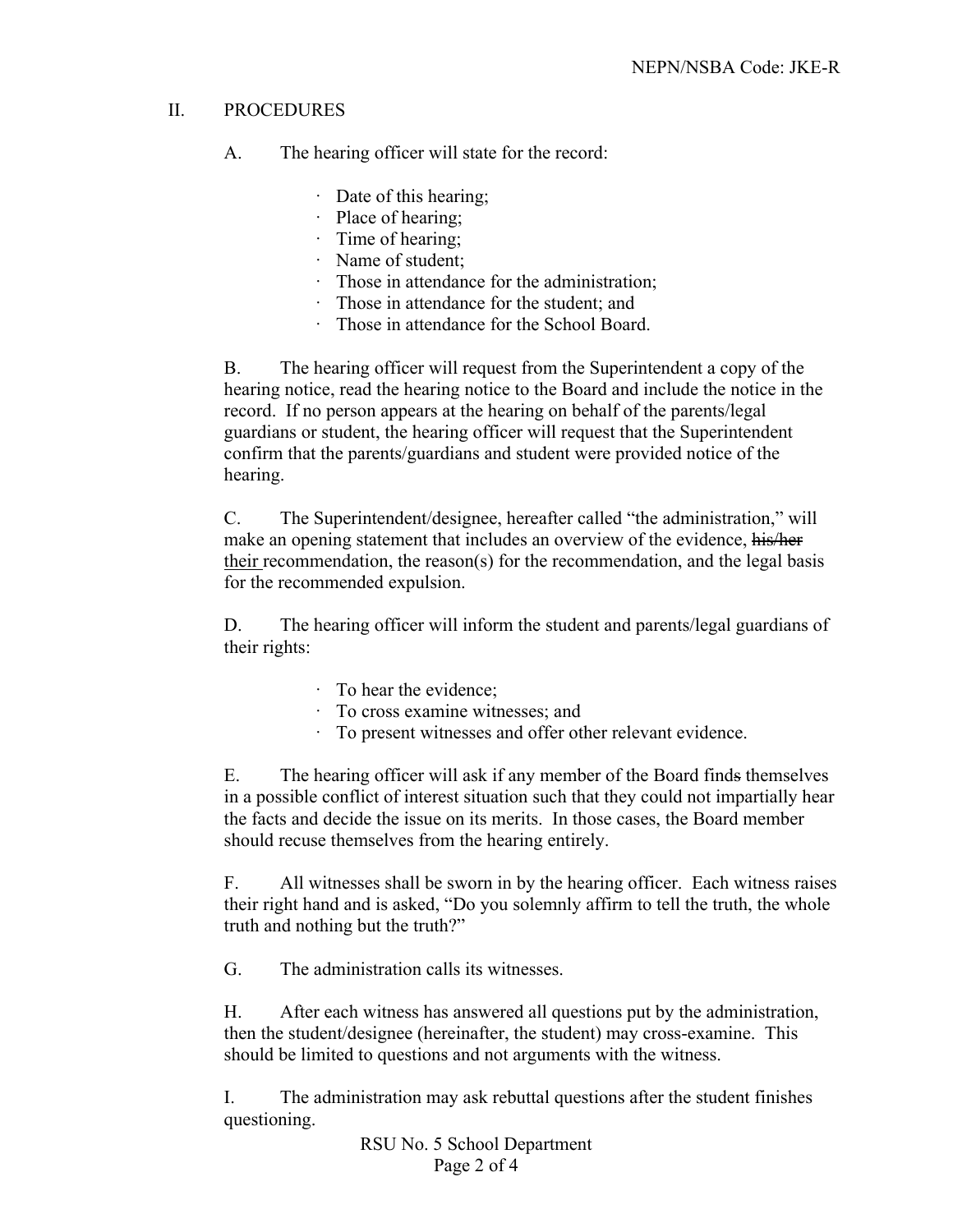J. Members of the Board may ask questions at the conclusion of the rebuttal.

K. The student may then call their own witnesses to testify, and the student may testify. All witnesses will be sworn in. The administration may crossexamine witnesses. The student may ask rebuttal questions. After the rebuttal questions, the Board may ask questions.

L. When all the student's witnesses have completed testimony (including the student), the administration may call additional rebuttal witnesses who may be cross-examined.

M. At the end of the testimony, the administration shall make a statement which should include its recommendations. The same may then be done by/for the student.

N. The Board should then deliberate in executive session. The Superintendent, Board attorney, administration, the student charged, their parents/legal guardians, and the student's legal counsel may remain for deliberations. If the student and representatives elect not to be present during deliberations, the administration will also be excluded from deliberations, except that the Superintendent may remain to provide guidance to the Board if he/she was not directly involved in the investigation/presentation of evidence.

O. The Board shall discuss whether the charges are more likely than not supported by the evidence presented. The Board may discuss and/or draft proposed finding of fact(s) concerning the charges prior to leaving the executive session.

P. If the charges are more likely than not supported, the Board shall discuss whether an expulsion shall be for a specified period of time or for an indefinite period.

Q. The Board shall then leave the executive session.

### III. PUBLIC SESSIONS

A. In a public session, a member of the Board may make a motion to "expel a student and direct the Superintendent to provide the student and their parents/guardians with the Board's findings of fact(s)." Following a second, the Board Chair should state the motion and the Board should vote. If no motion is made to expel, the student will return to school at the conclusion of the previously-imposed administrative suspension.

 If the student is expelled, a member of the Board shall make a motion as to whether the expulsion shall be for a specified period of time or for an indefinite period. If the expulsion is for an indefinite period, the Board may authorize the Superintendent to develop a reentry plan for the student as described in Section IV below.

> RSU No. 5 School Department Page 3 of 4